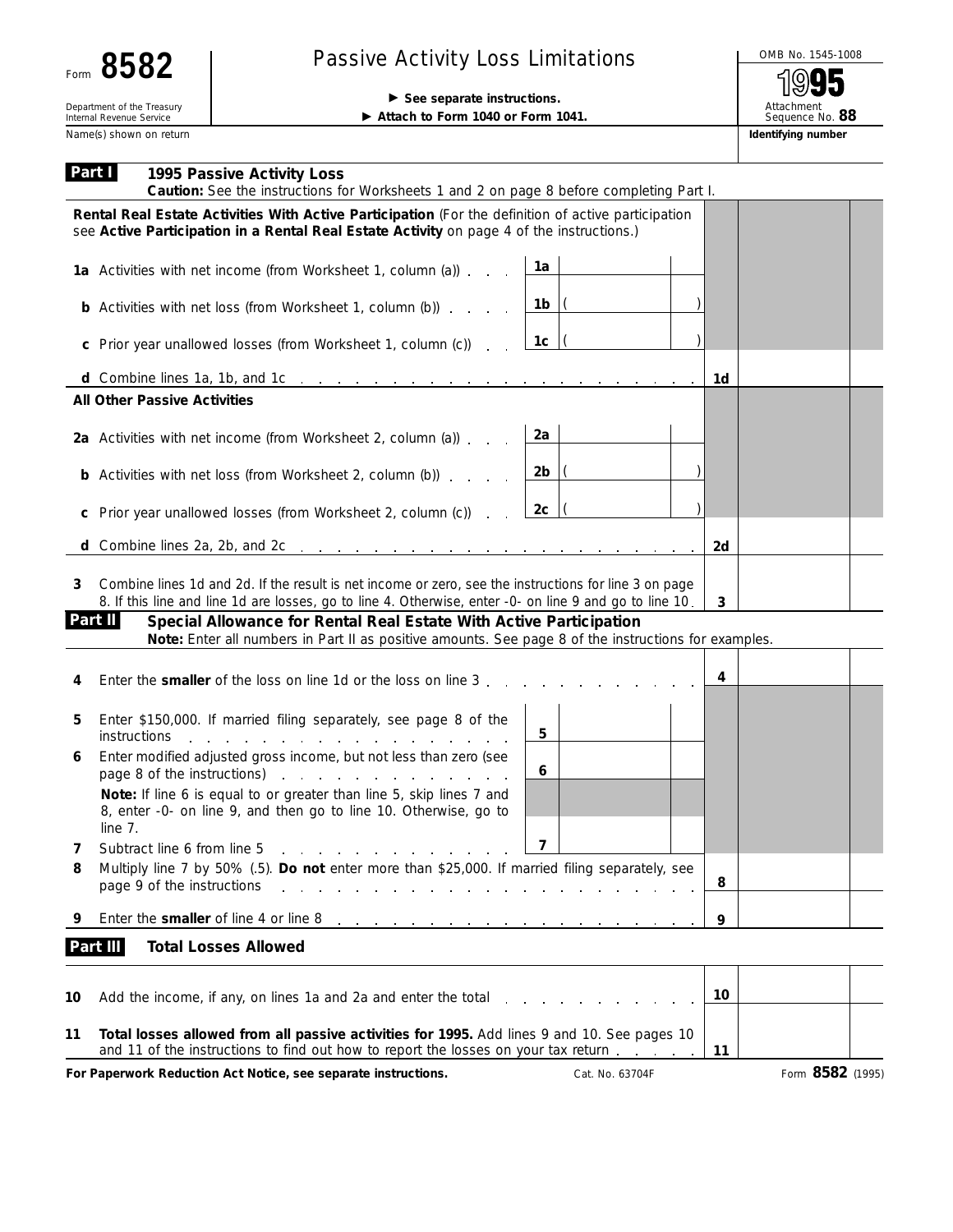**Caution:** *The worksheets are not required to be filed with your tax return and may be detached before filing Form 8582. Keep a copy of the worksheets for your records.*

| Worksheet 1-For Form 8582, Lines 1a, 1b, and 1c (See page 8 of the instructions.)                           |                                       |                           |            |                                               |                      |                          |  |                                            |  |
|-------------------------------------------------------------------------------------------------------------|---------------------------------------|---------------------------|------------|-----------------------------------------------|----------------------|--------------------------|--|--------------------------------------------|--|
|                                                                                                             | <b>Current year</b>                   |                           | Prior year |                                               | Overall gain or loss |                          |  |                                            |  |
| Name of activity                                                                                            | (a) Net income<br>(line 1a)           | (b) Net loss<br>(line 1b) |            | (c) Unallowed<br>loss (line 1c)               |                      | (d) Gain                 |  | (e) Loss                                   |  |
|                                                                                                             |                                       |                           |            |                                               |                      |                          |  |                                            |  |
|                                                                                                             |                                       |                           |            |                                               |                      |                          |  |                                            |  |
|                                                                                                             |                                       |                           |            |                                               |                      |                          |  |                                            |  |
|                                                                                                             |                                       |                           |            |                                               |                      |                          |  |                                            |  |
|                                                                                                             |                                       |                           |            |                                               |                      |                          |  |                                            |  |
| Total. Enter on Form 8582, lines 1a,<br>1b, and 1c.                                                         |                                       |                           |            |                                               |                      |                          |  |                                            |  |
| Worksheet 2-For Form 8582, Lines 2a, 2b, and 2c (See page 8 of the instructions.)                           |                                       |                           |            |                                               |                      |                          |  |                                            |  |
|                                                                                                             |                                       | <b>Current year</b>       |            | Prior year<br>(c) Unallowed<br>loss (line 2c) |                      | Overall gain or loss     |  |                                            |  |
| Name of activity                                                                                            | (a) Net income<br>(line 2a)           | (b) Net loss<br>(line 2b) |            |                                               |                      | (d) Gain                 |  | (e) Loss                                   |  |
|                                                                                                             |                                       |                           |            |                                               |                      |                          |  |                                            |  |
|                                                                                                             |                                       |                           |            |                                               |                      |                          |  |                                            |  |
|                                                                                                             |                                       |                           |            |                                               |                      |                          |  |                                            |  |
|                                                                                                             |                                       |                           |            |                                               |                      |                          |  |                                            |  |
| Total. Enter on Form 8582, lines 2a,<br>2b, and 2c $\blacktriangleright$                                    |                                       |                           |            |                                               |                      |                          |  |                                            |  |
| Worksheet 3—Use this worksheet if an amount is shown on Form 8582, line 9 (See page 9 of the instructions.) |                                       |                           |            |                                               |                      |                          |  |                                            |  |
| Name of activity                                                                                            | Form or schedule<br>to be reported on | (a) Loss                  |            | (b) Ratio                                     |                      | (c) Special<br>allowance |  | (d) Subtract column<br>(c) from column (a) |  |
|                                                                                                             |                                       |                           |            |                                               |                      |                          |  |                                            |  |
|                                                                                                             |                                       |                           |            |                                               |                      |                          |  |                                            |  |
|                                                                                                             |                                       |                           |            |                                               |                      |                          |  |                                            |  |
|                                                                                                             |                                       |                           |            |                                               |                      |                          |  |                                            |  |
|                                                                                                             |                                       |                           |            |                                               |                      |                          |  |                                            |  |
| Total<br>Worksheet 4-Allocation of Unallowed Losses (See page 9 of the instructions.)                       |                                       |                           |            | 1.00                                          |                      |                          |  |                                            |  |
|                                                                                                             |                                       |                           |            |                                               |                      |                          |  |                                            |  |
| Name of activity                                                                                            | Form or schedule<br>to be reported on |                           |            | (a) Loss                                      |                      | (b) Ratio                |  | (c) Unallowed loss                         |  |
|                                                                                                             |                                       |                           |            |                                               |                      |                          |  |                                            |  |
|                                                                                                             |                                       |                           |            |                                               |                      |                          |  |                                            |  |
|                                                                                                             |                                       |                           |            |                                               |                      |                          |  |                                            |  |
|                                                                                                             |                                       |                           |            |                                               |                      |                          |  |                                            |  |
|                                                                                                             |                                       |                           |            |                                               |                      |                          |  |                                            |  |
| <b>Total</b>                                                                                                |                                       |                           |            |                                               |                      | 1.00                     |  |                                            |  |
| Worksheet 5-Allowed Losses (See page 9 of the instructions.)                                                |                                       |                           |            |                                               |                      |                          |  |                                            |  |
|                                                                                                             | Form or schedule                      |                           |            |                                               |                      |                          |  |                                            |  |
| Name of activity                                                                                            | to be reported on                     |                           | (a) Loss   |                                               |                      | (b) Unallowed loss       |  | (c) Allowed loss                           |  |
|                                                                                                             |                                       |                           |            |                                               |                      |                          |  |                                            |  |
|                                                                                                             |                                       |                           |            |                                               |                      |                          |  |                                            |  |
|                                                                                                             |                                       |                           |            |                                               |                      |                          |  |                                            |  |
|                                                                                                             |                                       |                           |            |                                               |                      |                          |  |                                            |  |
|                                                                                                             |                                       |                           |            |                                               |                      |                          |  |                                            |  |
| Total                                                                                                       |                                       |                           |            |                                               |                      |                          |  |                                            |  |
|                                                                                                             |                                       |                           |            |                                               |                      |                          |  |                                            |  |